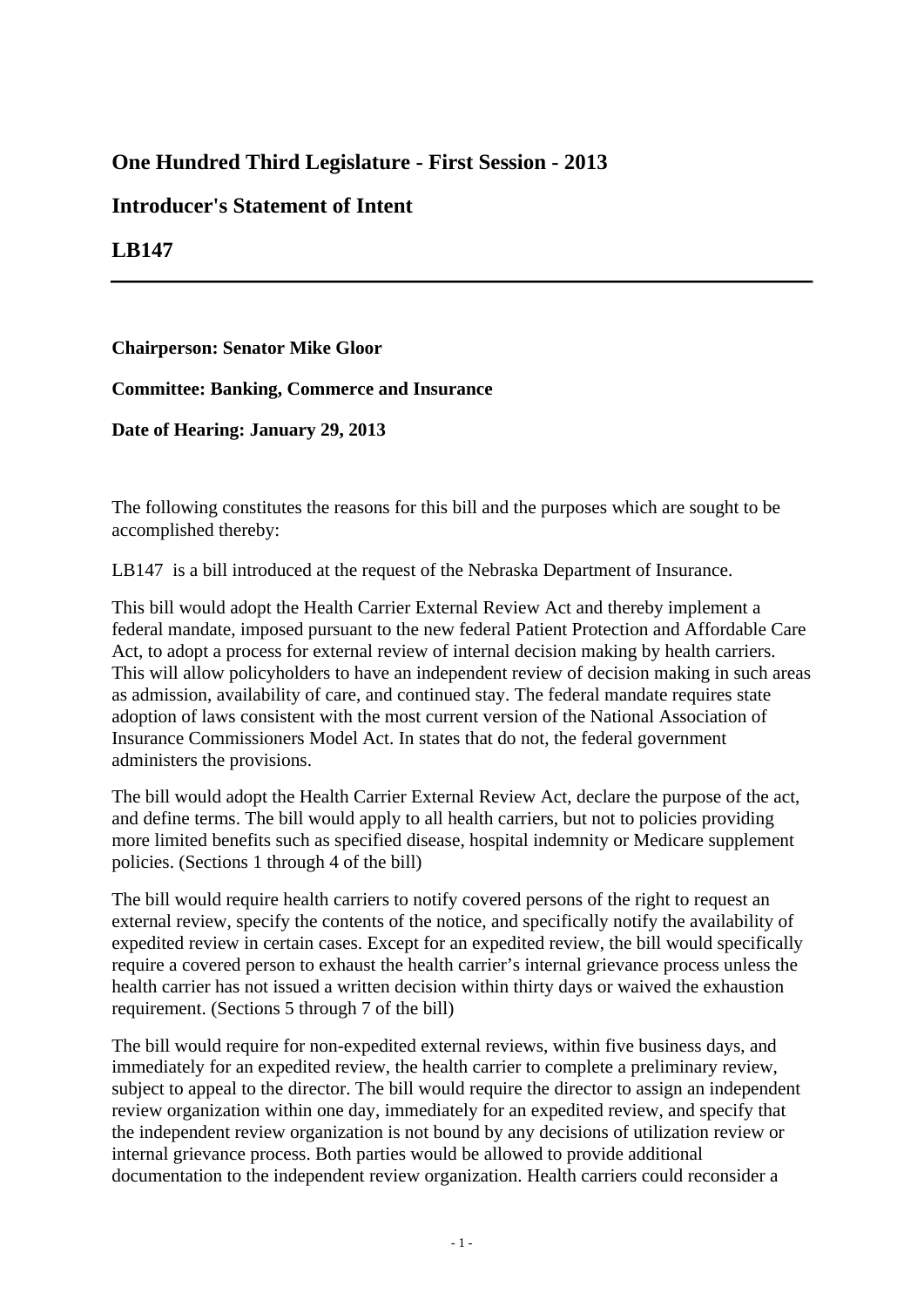decision and terminate the external review. The bill would require consideration of the covered person's medical records, attending health care professional's recommendation, consulting reports, and other information. The independent review organization would be required to make a determination within 45 days, or in the case of an expedited review expeditiously as the covered person's medical condition requires, but no longer than 72 hours, and provide notice to the covered person, the health carrier, and the director. The notice would include a general description of the reason for review, dates of activities, reason and rationale for the decision, and references to the evidence considered in reaching its decision. Independent review organizations would be assigned on a random basis. (Sections 8 and 9 of the bill)

The bill adopts a different process for external review of decisions denying coverage on the grounds that the health care service is experimental or investigational. A covered person could request an expedited external review of a determination if the treating physician certifies that the service would be significantly less effective if not promptly initiated. Under an expedited review the director would be required to send the notice to the health carrier immediately, and require an immediate determination by the health carrier subject to an appeal to the director. The health carrier would have five days to complete this review in a non-expedited review. Clinical reviewers would be required to provide an opinion within 20 days of selection, or in the case of an expedited review as expeditiously as possible but within 5 days, and include the elements required in the section. The bill would require consideration of factors set forth in the act. The bill would require the independent review organization to make a decision within 20 days, or in the case of an expedited review, 48 hours of receipt of the opinion of the clinical reviewer or reviewers. If a majority of clinical reviewers cannot agree on a decision, an additional clinical reviewer would be selected. Once a decision is reached, a covered person would be notified of the decision. (Section 10 of the bill)

The bill would specify that a decision is binding unless the health carrier has other remedies available under state law, and prohibits a covered person from re-filing a request for external review. The bill would also require the director to approve independent review organizations under the act, under standards set forth in the section. Independent review organizations would be required to be nationally accredited and submit an application form with a fee. Approval would be effective for two years, unless it no longer meets the minimum requirements. (Sections 11 and 12 of the bill)

The bill would adopt standards for independent review organizations and clinical reviewers. Independent review organizations would be required to maintain policies governing external review processes. Clinical reviewers would be required to be physicians or other appropriate health care providers meeting qualifications set for in the Act. The bill prohibits ownership of an independent review organization by a health carrier, a material conflict of interest with a health carrier subject to review, or a provider at issue in the external review. The bill would presume compliance by an independent review organization accredited by a nationally recognized private accrediting entity. (Section 13 of the bill)

The bill would shield independent review organizations from liability in damages for opinions under the act unless it was in bad faith or involved gross negligence. The bill would also adopt standards for data maintenance and collection. The bill would also authorize the director to require aggregate reports on the external reviews performed. Written records would be required to be retained for at least three years. (Sections 14 and 15 of the bill)